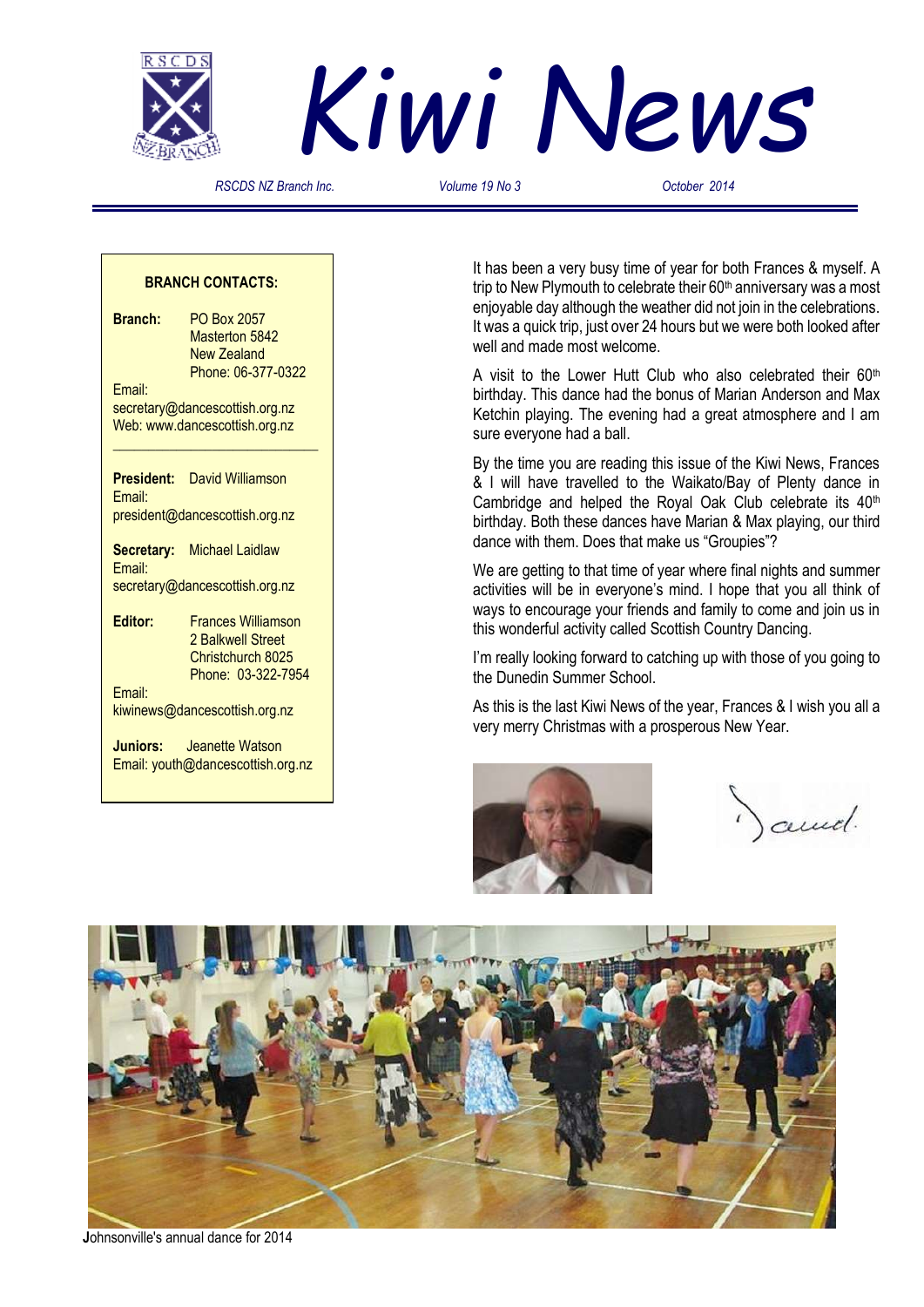# **REGION NEWS**

**Johnsonville SCD Club's** second tartan night for 2014 featured the band Roaring Jelly, comprising Lynne Scott, Jean Malcolm and Richard Hardie. Our new dancers enjoyed another opportunity to dance to live music, this time with a different band and in the newly painted hall.

We filmed 'Salute to Summer', a dance devised by the late Marie Malcolm, founder and long-time tutor of the Ngaio club. You can watch it here:

## <https://www.youtube.com/watch?v=0VtQD6qKczY>

Our annual dance took place on August 23 and was a great success, with up to nine sets on the floor. The dance meant another outing for the club's tartan bunting, and Johnsonville School hall was transformed not just by the bunting but with floral decorations arranged by Aline and John Homes, with contributions of flowers and greenery from club members. Club president Kristin Downey congratulated club members on the great turnout for hall setup and the good will and community spirit that made it so much fun, and made the time fly by.

Here's 'St Andrew's Fair' at our annual dance:

## <https://www.youtube.com/watch?v=PY3cs6Wtw74>

Our tutor, Rod Downey, had prepared a great programme and taught us well. Rod has been including a 'briefing only' dance on club nights, and the newer people especially find watching the videos (mostly through the online Scottish Country Dancing website) very helpful.

Johnsonville SCD Club has been in existence quite a few years … and we've been thinking we must be coming up to an anniversary. But which one? The club became affiliated to the RSCDS in 1966 but according to a couple of club documents from the 1970s, dancing actually began as part of the St Columba Presbyterian Church Friendship Group (Johnsonville) in 1955. Non-church members were accepted c1963.

The first tutor was said to be Mr McLellan and we would love to know more about him. Was he Jim McLellan, who taught at the Lower Hutt club around the same time, and died in 1963? Another early Johnsonville tutor was Jenny Gubbins (later Chisholm) who still lives in Wellington.

If anyone can tell us more about the beginnings of our club, we'd love to hear from them. We'd also like to see photos of anything and anyone relating to the club's history – for instance, the mysterious Mr McLellan, club functions and former club members, in particular Eric and Isla Norris's daughter Gaye. We will scan the photos and return the originals to their owners. Just contact secretary Pat Reesby[, waimea@clear.net.nz](mailto:waimea@clear.net.nz)

You can also post (and view) photos on our Facebook page: <https://www.facebook.com/JohnsonvilleDanceScottish>

#### **Lower Hutt S. C. D. Club - 60th Anniversary Celebration**

On the evening of Saturday 13 September approximately 140 current members, past members and visiting dancers from local clubs and as far away as Auckland celebrated the  $60<sup>th</sup>$  anniversary of the Lower Hutt Club at their annual dance at Knox Church Hall.

Fabulous music for the dancing was provided by Scottish musicians, Marian Anderson on accordion and Max Ketchin on drums, both very experienced and highly regarded musicians on the Scottish Country Dance scene in Scotland and around the world.



**Branch President addresses the assembled dancers while Marian and Max wait to play for the next dance.**

The proceedings were directed by MCs Damon Collin and Elizabeth Ferguson, two of the club's eight qualified dance teachers. Special guests at the event were the NZ Branch President and his wife, David and Frances Williamson from Christchurch, and the Wellington Region President, Philippa Pointon.

The 60<sup>th</sup> Anniversary cake was ceremoniously cut by previous club president Rita Brennan, who has danced in Scotland and then NZ since she was young and is still dancing at the age of 92, and by younger member and talented musician and dancer, college student Rebecca Bourne.



A wonderful evening of dancing and music was enjoyed by all those present on Saturday, and 62 people then attended an informal and sociable brunch at the Angus Inn the following morning. Then Marian and Max again provided the music for dancing at club on the Monday night. There were visitors from other clubs present also.

Altogether an exciting and enjoyable dancing weekend!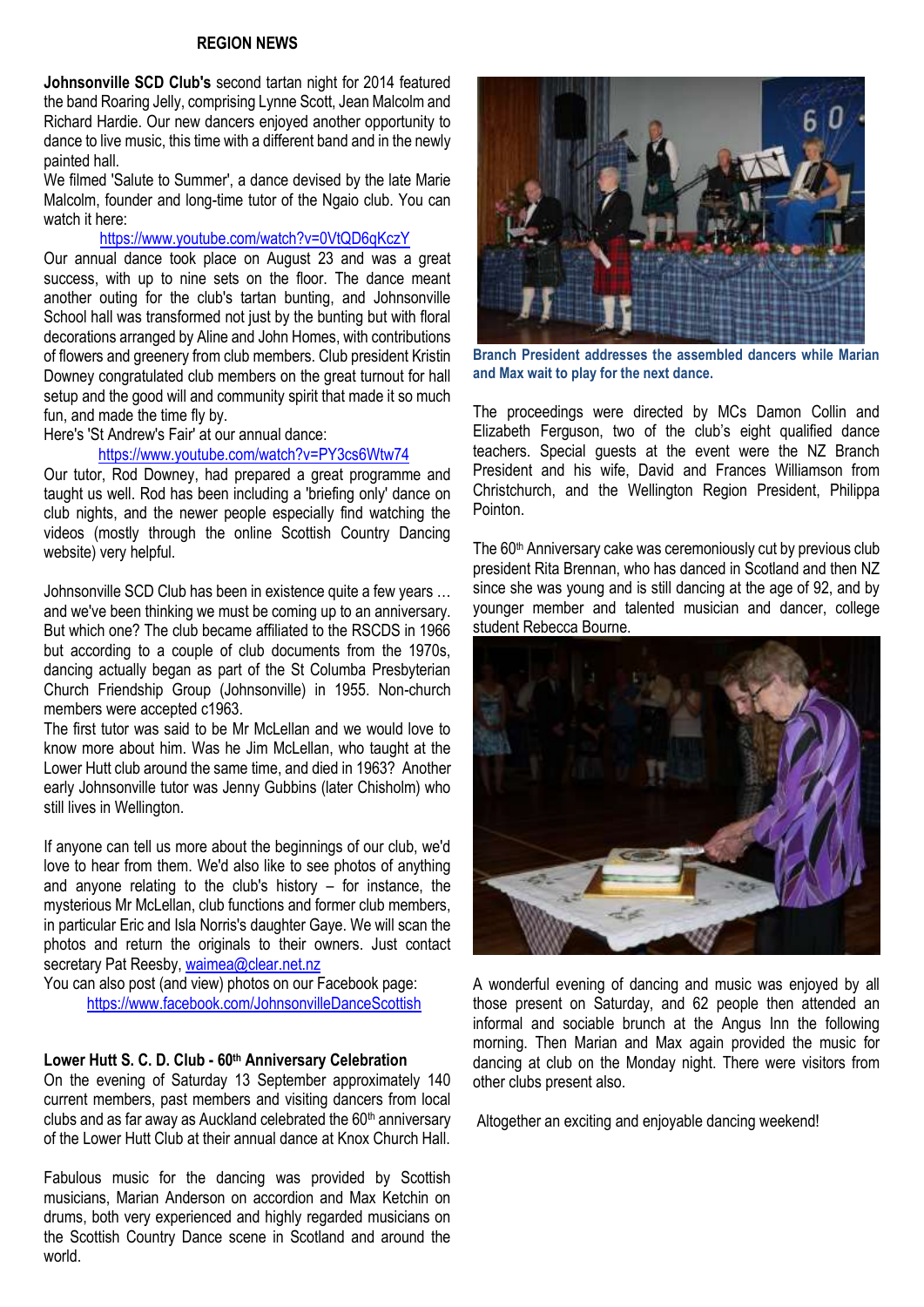# **Tokoroa SCD Club News**

It's been a busy time for dancers in the Tokoroa Club over the last few months.

During the July school break they hosted their Annual Tea Dance for JAMs and newer dancers and were delighted with the turnout. There were visitors from a number of clubs including a granddaughter from Auckland who met up with her dancing grandmother from Taupo. Everyone enjoyed the afternoon of easier dances. In the following week, club members entertained the residents in the Tokoroa Lifecare facility. There are currently a number of residents there with Scottish heritage who appreciate the music and the dancing. We will be heading back there again in **October** 

Also in July the club organised an afternoon to trial dances for Book 49. Dancers from Rotorua, Taupo and Mount Maunganui joined us at Upper Atiamuri for an interesting afternoon.

August saw club members and some of their family members contributing to making the club's 37<sup>th</sup> Ball a success. It was lovely to see so many of the club's young dancers joining in the dancing.

In an effort to promote Scottish Country Dancing in Tokoroa we held a Ceilidh. This was held in the Tokoroa Club on a Sunday afternoon in September. The Club was more than happy to host us but we didn't convince too many of the local patrons to join in the dancing! Undeterred, we are keen to hold another Ceilidh in a few month's time. We are grateful to out of town dancers who came and supported the event.

This year we have exchanged visits with Rotorua Club members on club nights. This began in April when they visited us and since then in the first week each month we have alternated the hosting of the other club. This has added some extra interest for both clubs and has allowed us to try out some different dances that we might not have managed within our own club – particularly where larger sets are required.

Just in case that hasn't kept us interested and busy enough, Tokoroa Club members, including our two older JAMs, make up the majority of the committee working on the planning of the 2015 JAM Camp!



**Happy Jams!**

# **Waikanae Scottish Country Dance Club**

Waikanae Club is in good heart and we have all enjoyed our dancing over the year. We have a handful of new dancers who have joined us and are catching on quickly.

In July we had a club pot luck tea followed by dancing at Kapanui Hall as a social get together. It was nice to have the time to chat and get to know each other a bit better.

When our tutor, Catherine Edwards, was away for a couple of weeks, we were fortunate to have club members Romaine Butterfield and Ian Simmonds to step into the breach, and Annie Christie took the children's class.

Our social dance on 3 August was an afternoon tea dance in Pararaparaumu. It was well attended with eight sets on the floor at one point and lots of visiting dancers from far and wide. We danced to the lively music of Iain Matcham, Aileen Logie and Catherine Ireland and a good time was had by all.

Our birthday night on September 5 had the theme of "Spring Tartan". Accordingly we dressed up as Spring or tartan or both! We had a great night and Catherine went to a lot of trouble selecting dances that fitted the theme. Our music was played by Peter Elmes, Aileen Logie and Don McKay. Our oldest and youngest members shared the cutting of the cake. Thank you Rita and Gemma. We are now looking forward to our big  $40<sup>th</sup>$  anniversary next year.



Sophie in action at our social dance

On September 12<sup>th</sup> we enjoyed the pacy tutoring of visiting tutor Nicole Trewavas from Manawatu. It was lovely to have her back at Waikanae which was the club where she first started her dancing.

A group of us travelled to Lower Hutt on the  $13<sup>th</sup>$  September to celebrate the Lower Hutt club's  $60<sup>th</sup>$  anniversary. What a wonderful treat it was to experience the flair and innovation of the music of Marian Anderson and Max Ketchin from Scotland. Dancing to the drums was amazing. A most enjoyable night of dancing and celebration.

We are always delighted to come a wee bit early to dancing to watch our children being taken through their paces. We are thrilled to have a stable group of eight children. They dance with great energy and enthusiasm and are quick to pick up on new dances. They joined in with our birthday celebrations and we are now including them in the first fifteen minutes of the adult dancing class.

Four of our children attended the JAM dance which was held in Waikanae. They relished dancing with children from other groups, especially as there were four boys there! A lot was gleaned from the session and they brought back a new dance called The Ghost Train. Meeting tutor Melva earlier on at our social dance was an advantage as they all felt they knew her.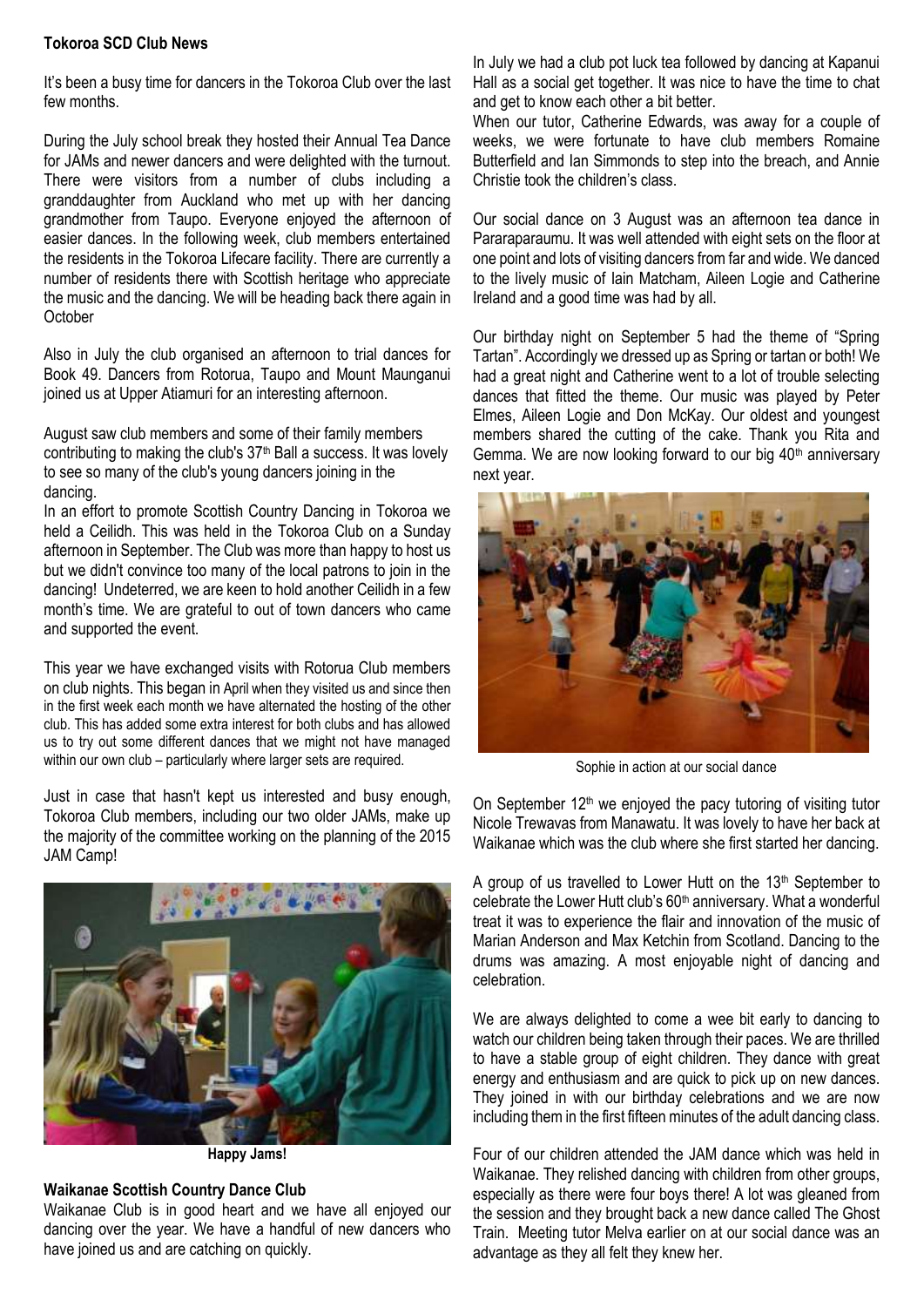We have also had a special evening to evaluate seven of the proposed dances for Book 49. This was an interesting experience, giving the opportunity to participate and be involved in the wider work of the RSCDS.



*Six hands round at the Waikanae social dance 3rd August*

## *PRET…....ET" "READY…… AND" (PART 2)*

I left Lyon in April 2010 with a suggestion made by the President of the SCD club there, that if ever I was back there, the club would organise a weekend school around me.

So with many emails back and forth to the musicians I had been coaching, to the dancing teacher Raphaelle, and to the President of the club, Christiane Orgeret, a weekend was organised to dovetail with Anne-Marie Forsyth's trip to Spain organising a fiddle camp in September 2011 and my visit to see my family in New York.

In the meantime my duo of pianist Melissa and fiddler Corinne, were busy finishing their primary and secondary teacher's training (respectively) and had not had all that much time to practise. However when they heard that I was coming over in Sept/Oct they started practising together regularly and Diana Sarran told me that they and she had joined forces and had started playing for club. Great I thought, that's what it's all about, giving the musicians something to aim for and the opportunity to use their skills.

September is the beginning of the dancing season in France. It is far too hot before then so having a weekend at the end of September/beginning of October to kick off the dancing season is the more optimal time.

Anne-Marie and I arrived from different parts of Europe; she came in from Spain and I arrived from Seattle via New York and Frankfurt.

As luck would have it I arrived safely but my checked bag did not. No worries, I had my music in my cabin bag, that's all I really needed and the airlines gave me a small bag of personal stuff to tide me over. As it turned out I ended up wearing some of Diana's late mother's clothes as it was fairly hot and I had travelled in jeans, while the same shoes I had on (my trainers) had to do for the whole weekend.

The whole school knew of my predicament and clapped and cheered when the airline person arrived 4pm on the Sunday afternoon with my bag. He wondered how he had suddenly become so popular!!

The dance school was well organised, starting with a Friday night social for 3 hours, 7.30 to 10.30.I was in 7th heaven-I had a real piano to play with my favourite fiddling muso friend to share the load. We were at a Steiner school so the next morning saw Anne-Marie playing solo fiddle in one of the larger classrooms for one class, and moi in the hall where the nice piano was located, playing for the other class. The teaching was clear, done in English with a few touches of French thrown in for clarification.'Pret et' was interchangeable and used just as much as 'Ready and 'at the beginning of the phrase, section, or whole dance as the class was learning the dance. There were two classes, 10am to 12.30 then 3pm to 6pm. That evening there was a social for 3 hours. Such stamina!!

The classes had a variety of ages from children to the more-thanmiddle-aged dancers, but generally the dancers were of the advanced level, and pretty clued up. Some of them were able to guess the name of the dance after a couple of phrases. One little boy aged about 8 was such a character, he caught on so quickly and would help other dancers very tactfully-just a joy to watch.

Sunday morning, Anne-Marie played for a Highland class and I for a mixed ability SCD class for 2 hours, then after a picnic lunch provided by the music class participants, we led a music workshop for 4 hours, and most of the people attending were dancers who seized the opportunity to learn and play more music in the Scottish style. We had sent music in advance by email and they were able to learn the bulk of it so that I was able to split my group into 2 halves and have them working together in ensembles of 3/4 which was really the basis of a band-sized unit. Anne-Marie had all the strings in another room, and after a couple of hours or so, we brought everyone together for the 'full orchestral' sound. Each pianist had a turn with the whole group, and I had arranged various pairings to play together for various tunes within each set.

Even though most of the participants came from far-flung corners of France, I encouraged them to talk to their local SCD clubs and ask if they could play for the waltz, or the march at the beginning of the class, and for a start, one dance per night, and in a month's time the same dance again, before launching onto another set of tunes or another style of dance. This strategy was a good one as it turned out.

A bientot. **Sharlene**.

## **EDUCATION AND TRAINING**

Waikato provided weather of all description for the Basic Teaching Skills course – no match for willing participants who learned skills and techniques from their Tutor, blended in just the right way.

There are more BTS courses on the horizon for 2015 with preparation work underway in different areas.

Unit 1, Unit 2 and Unit 3 candidates are busy working their way through the prescribed courses with their region tutors – all coming together quite soon at Summer School in Dunedin for final preparation and exams. They need plenty of support, so let them know how much we value their dedication to our dancing.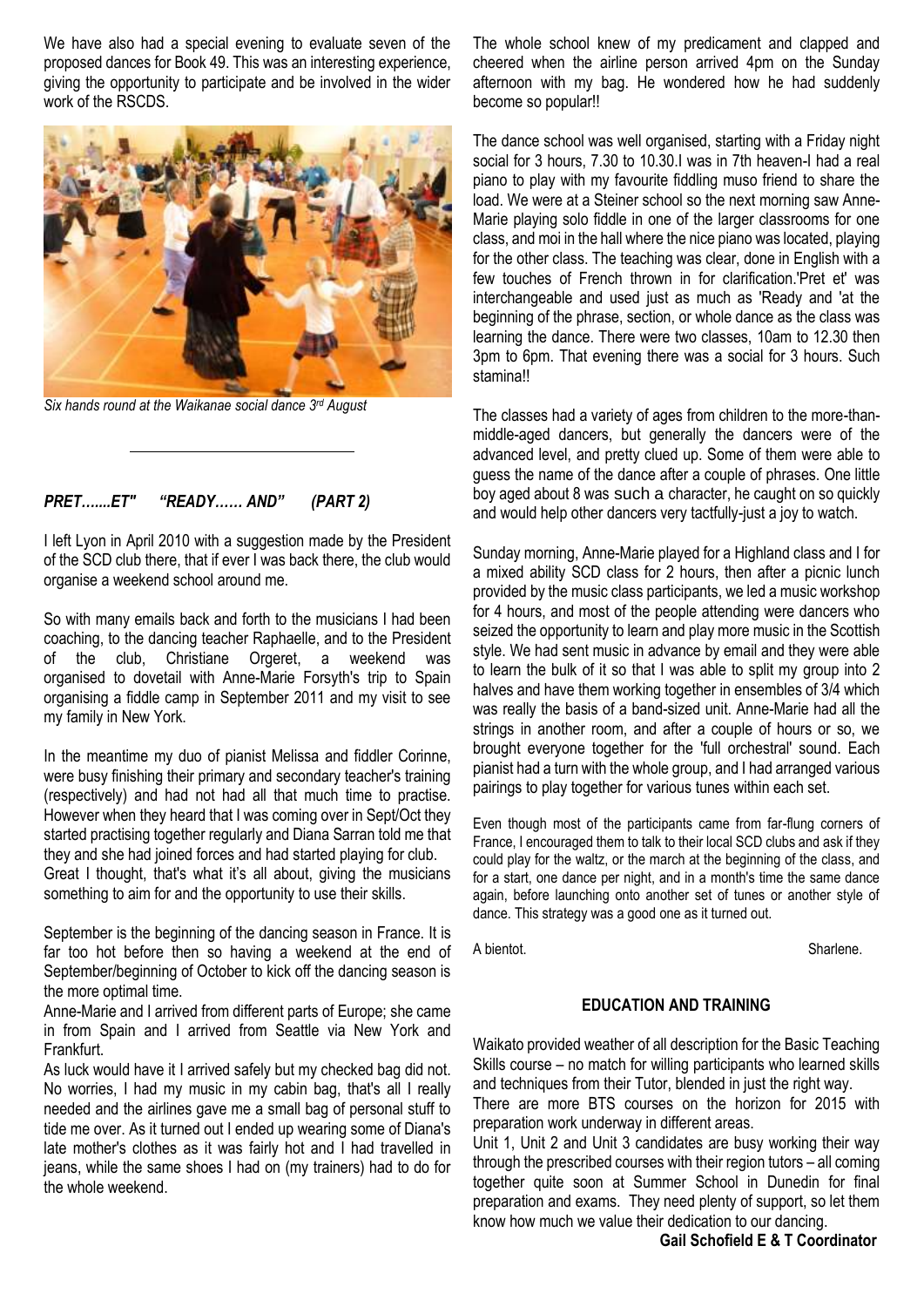

## **Branch Summer School in Dunedin**

There are still places available for the New Zealand Branch Summer School to be held in Dunedin from 28 December 2014 to 5 January 2015.

The late penalty that was to have been charged for registrations received after 31 August is being waived for the time being, so act now.

Detailed information about the School and registration forms are available on the New Zealand Branch website [\(www.rscdsnzb.org.nz\)](http://www.rscdsnzb.org.nz/) or from the organiser:

 Janet Favel, P O Box 8163, Dunedin 9041, New Zealand telephone 64 3 473 8178; fax 64 3 477 9837

## email [janet.favel@dancescottish.org.nz](mailto:janet.favel@dancescottish.org.nz)

Dancers (and others) who are not attending the full school are nevertheless welcome to attend various individual events. Please let the organiser know if you wish to come to any of them. Admission will be \$35 for Hogmanay and the President's Ball (children \$15), and \$10 for each of the other evening dances, except for the Orokonui Big Day Out (\$55 for the full trip – transport and visit to wildlife sanctuary and meal and dance at Waikouaiti – or \$25 for the meal and dance only, including transport).

## **AWESOME WEEKEND 2014**

With the help of funding from a scholarship from the NZ Branch Youth Fund, I was able to attend the second AWEsome (Australasian Weekend of Excellence) Weekend. During the first weekend of July this year I was part of a group of 7 New Zealanders who made the trip to Melbourne, Australia for the AWEsome Weekend. Building on the great success of the inaugural AWEsome Weekend in 2012, the residential weekend is organised by young people for young people. The weekend for 18- 39 years olds provides young dancers with a great opportunity to gain new knowledge, skills, dance and learn with their peers (as well as participate in the organisation and running side of events).

Scottish Country Dance classes on both the Saturday and Sunday were under the tutelage of hugely enthusiastic Jeanette Watson (Wellington, New Zealand). Jeanette made the most of this opportunity to teach some fabulous and interesting dances that got us really thinking and particularly appealed to young people. We were also lucky enough to have live music for all classes and evening functions from Matthew Robertson and his band.

Friday night was a chance to meet up with old friends and get to know people who hadn't attended the weekend previously, at a social, run for the AWEsome Weekend attendees. On the Saturday night there was an open social dance which was attended by a further 50 people from the local Melbourne and districts branch and further afield. The evening was a great way of getting to know some of the local dancers and telling them how wonderful the weekend was. As if we weren't jamming enough into the weekend prior to saying goodbye and sending Facebook friend requests to the new people we had met, a Sunday afternoon a dance challenge was held. Five dances devised by attendees (2 from New Zealand) at the school were demonstrated and judged and the winner

was Diana Hastie from Sydney.



The second AWEsome weekend was even more successful than the first. It was a great opportunity to catch up with friends made at the last weekend as well as make new ones. Without the assistance of a scholarship from the NZ Branch I would not have been able to attend this fantastic weekend. For me, the weekend was a fabulous opportunity to dance with other young dancers, work hard on learning new skills, have a role in organising a dance weekend and have an AWEsome time. I found this very beneficial and would recommend that all young people aim to attend a youth event like this. This is a wonderful way to promote youth dancing in NZ and abroad which is something we should continue to encourage as a branch. I have even heard rumours that organisation for the next AWEsome Weekend is in the pipelines. So I'm hoping to see even more Kiwis attending in 2016!!! Hannah Roxburgh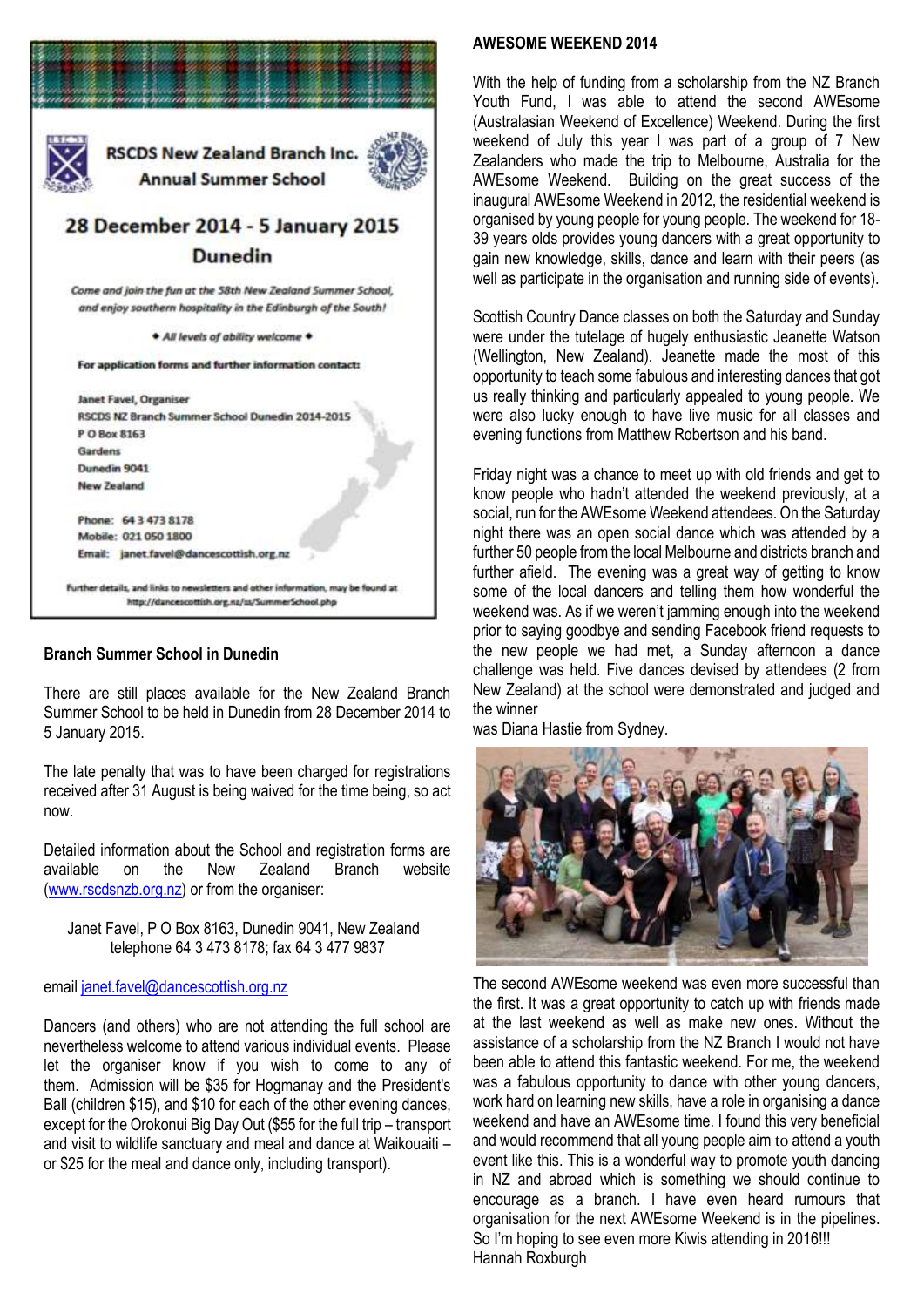

Come and have a capital time at the Wellington ANZAC Weekend School

Where: Te Whaea: National Dance and Drama Centre: 11 Hutchison Road Newtown Wellington.

When: 24 to 27 April 2015

enquiries: Maureen Robson phone 04 4788055 email: maureen.robson@xtra.co.nz

## Wellington celebrates 150 years as capital.



## **MEMBERSHIP**

By now all members should have completed their membership renewal. As you will have noticed there have been some changes from previous years. The information being requested from members this year is required by the RSCDS for data entry purposes. This will also serve to provide us with some demographic information on our current members and how best to target our advertising for attracting new members.

I'm hoping that we will be able to continue with the tradition of previous years of increasing membership. Remember all it takes is one or two new members per club to keep the love of dancing going. Bear in mind that dancing is not only limited to our clubs and regions, encouraging new and current members to attend events outside your region is a great way to meet other dancers.

Summer School in Dunedin is a wonderful opportunity to do this; dancers from all over the country and the world gather to learn new skills and improve their dancing. It would be great to see some of our new members attending Summer School. I look forward to seeing you on the dance floor.

I am stepping down as Membership Coordinator at the end of this year. If you are enthusiastic about promoting membership and interested in this position then feel free to contact me or the Branch Secretary for further information.

## **BRANCH TREASURER**

From the Treasurer's "Did-you-know" file: Membership Fee Split.

- 1. Your total Membership Fee (currently \$90) paid to the Branch consists of two components: a) RSCDS Headquarters Fee (currently £18) b) New Zealand Branch Fee.
- 2. Because the NZ Dollar / GBP exchange rate fluctuates and to soften the blow of sudden rises in HQ Fee (e.g. from £10 to £15 2006-2007), The Branch operates an "RSCDS Subscriptions Trust Fund" (currently with \$18k balance). The principle is to allow gentle price rises spread over a few years instead of sudden large jumps.
- 3. We have little control over the RSCDS HQ Fee, so have to accept and manage appropriately.
- 4. The NZ Branch Fee is under our control and allows us to provide the services you expect from the NZ Branch.

 **BILL JACOB**

# **NOTES FROM THE MUSIC ADVISER**

## **Musicians Scholarship awarded**

Last year the NZ Branch set up a Scholarship for a musician to attend the Musicians Course at the NZ Summer School. The Scholarship is for the full school fee and is awarded to a piano, fiddle or accordion player who will benefit from the Musicians Course and Playing for Class courses.

This year's recipient is pianist Alan Edwards. Alan has been playing for classes in Dunedin and is an accomplished musician as well as a dancer. We congratulate Alan and are sure that he will find his Summer School classes enjoyable and fulfilling.

You can read about the Scholarship under the Education and Training link on the NZ Branch website.

## **Band Coaching takes off**

As part of their visit to Lower Hutt, Marian Anderson and Max Ketchin conducted band workshops to help local bands and musicians improve their skills. As well as addressing technique on the instruments, Marian discussed the importance of good initial chords, how to add lift and interest for dancers, and music arrangement issues such as signalling the start of a new tune. Max conducted a workshop for four drummers, demonstrating and exploring the drumming techniques that he uses.

The bands and musicians greatly appreciated the opportunity to work with musicians of international standing and get their feedback. It has been a very worthwhile exercise. Financial support by the Branch for this series of workshops is very much appreciated.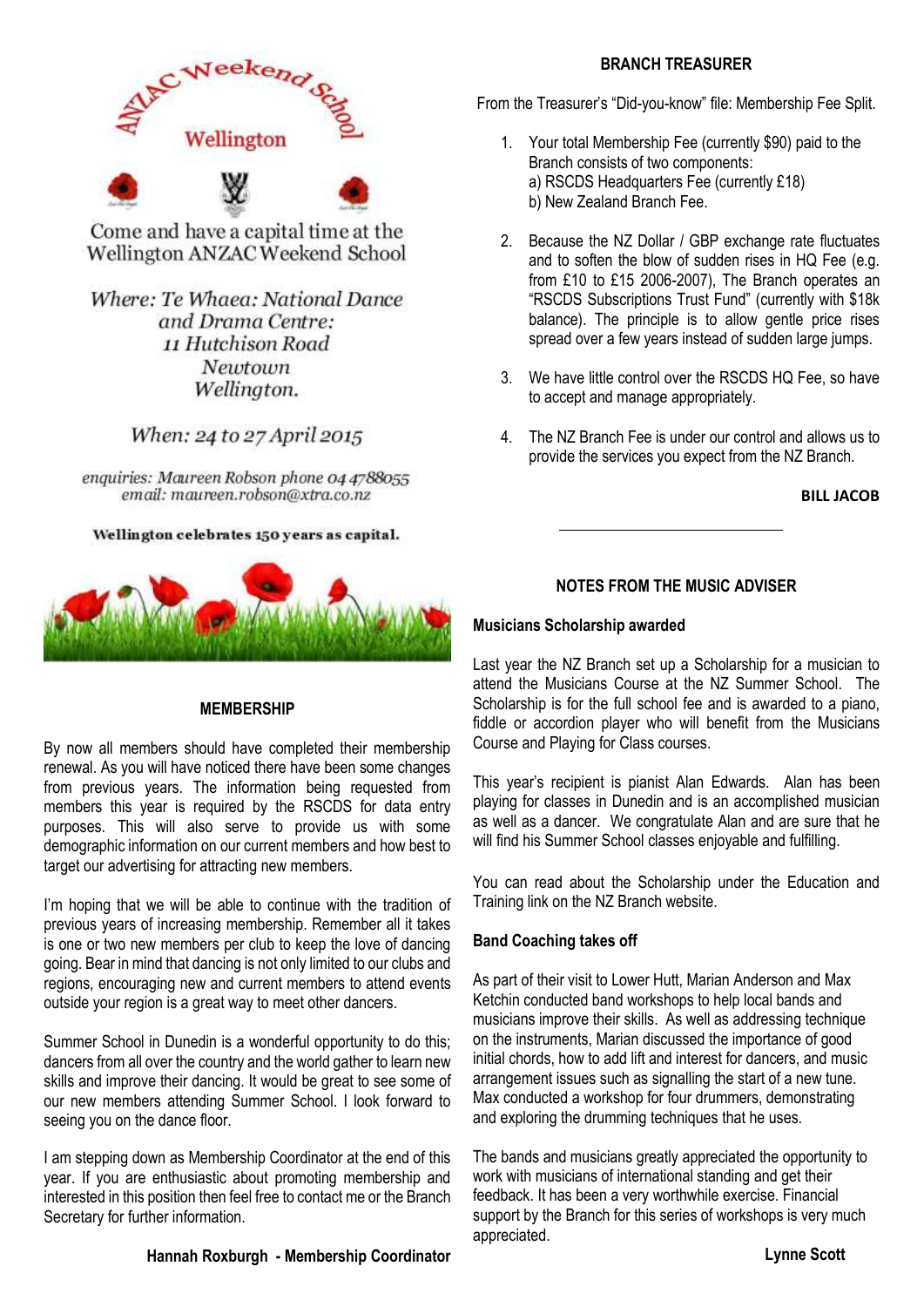## **SECRETARY**

As I am about to retire from the role of Secretary, I would like to thank all members for their support during the four years I have had the role. The secretary's job is sometimes arduous and frustrating but often rewarding. The secretary has a largely administrative role but also has the opportunity to encourage and assist other Management Committee members to implement changes and new ways of doing things. Things never happen as quickly as we would like because committee members are busy people with day jobs and other commitments. I have always tried to remember that the most important job of the Management Committee as a whole is to deliver services to branch members. Inevitably not all of the things I have done during my term as secretary will have pleased all members but I hope that I will have pleased most of the members most of the time.

It has been a pleasure and a privilege to work with two Presidents, Fiona and David and with the rest of the committee. I am sure you will be in safe hands with your new Secretary from next year.

 **Michael Laidlaw**

# **SHOP KEEPERS**

**Record Shop** *Dorothy W Wilson,*  P O Box 612, Blenheim 7240 Ph 03 578 3766 Email: [recordshop@rscdsnzb.org.nz](mailto:recordshop@rscdsnzb.org.nz)



## **Recordshop Trading:**

I had a long "Early Bird Waiting List" for music for Book 48 and 3rd Book of Graded, and was delighted I was able to get these two CDs mailed to all on the list during the first week of August, which was only ten days after they were released to members at St Andrews Summer School!

**"Book 48"** by Susan MacFadyen and her six-piece band – her debut album with the Society. Some great sets of tunes and some fine harmonies. CD players with speed control are such an asset, and I think many here in NZ will find it useful to speed up a few of the tracks!!

**"3rd Book of Graded"** has George Meikle (accordion), Gordon Simpson (fiddle) and Scott Cunningham (drums). A great selection of dances, something for everyone which should have wide appeal.

These two CDs sell for \$35-00 each

Delays, delays ..BUT at last........................the 3rd CD to be released by the Society for 2014.....

**"Dances to Song Tunes"**– 15 SC dances by Hugh Foss, recorded by Iain Cathcart & his Band – a Double CD. First published in 1966, (and now reprinted by the Society) this early book now has a matching CD. The band changes tunes for every repetition of the dances – a total of 108 different tunes! Every tune

is a song tune, from traditional through to Harry Lauder e.g. "Down in the Wee Room" and "The Jelly Piece Song"! Another six-piece band – the last of the 2014 trio - this CD (Double Album) has been hailed as one of the Society's best recordings to date! \$40-00

**RSCDS members:** To these prices there needs to be added the cost of P&P (\$3). However, if you are an RSCDS member, and if goods ordered from the Branch Recordshop are for personal purchase, the P&P charge is discounted where payment is received within one month of date of invoice. This discount arose as a direct result of the Management Committee some years ago asking if the Recordshop could recognise RSCDS membership in some tangible way. This is not ALWAYS possible, but does apply to the above trio.

**Bargain Bin:** Available from the Society in Edinburgh at a cost of £3 each – CDs of Books 1 – 42 inclusive. This offer does not apply to any other RSCDS recordings. NB: Airmail postage from Britain can be up to £5 for one CD. If interested, contact the Society in Edinburgh direct.

**"Beyond the Borders"** featuring Chris, Julie & Nick Dewhurst. Some tracks are for specific dances, others for when any good set of tunes is called for. A useful CD to have at \$30-00 The Recordshop is carrying all four of **Luke Brady's** very popular CDs, including his most recent release "**Take Your Partners for....... Vol. 4**" \$30-00

**Summer School:** The Recordshop will not be at this year's Labour Weekend School, but I look forward to catching up with many of you at Dunedin Summer School after Christmas.

## **Dorothy, Hon. Recordshop Keeper**

## **Bookshop Bitz**

**Now Available –** Book 48 and Third Graded Book are now available at \$22 each plus p&p.



Also available are latest version of Books 1 - 24 in A5 format, New Manual, as well as most of previous RSCDS Books 1 – 47 and a range of other RSCDS publications.

Remember that the Bookshop is where you can get your Dancing Books.



#### **Contact** *Sue Pearson:*

By email [Bookshop@rscdsnzb.org.nz](mailto:Bookshop@rscdsnzb.org.nz)

Via NZ Branch Website

or by snailmail C/- 21 Stafford Street, Wanganui 4501